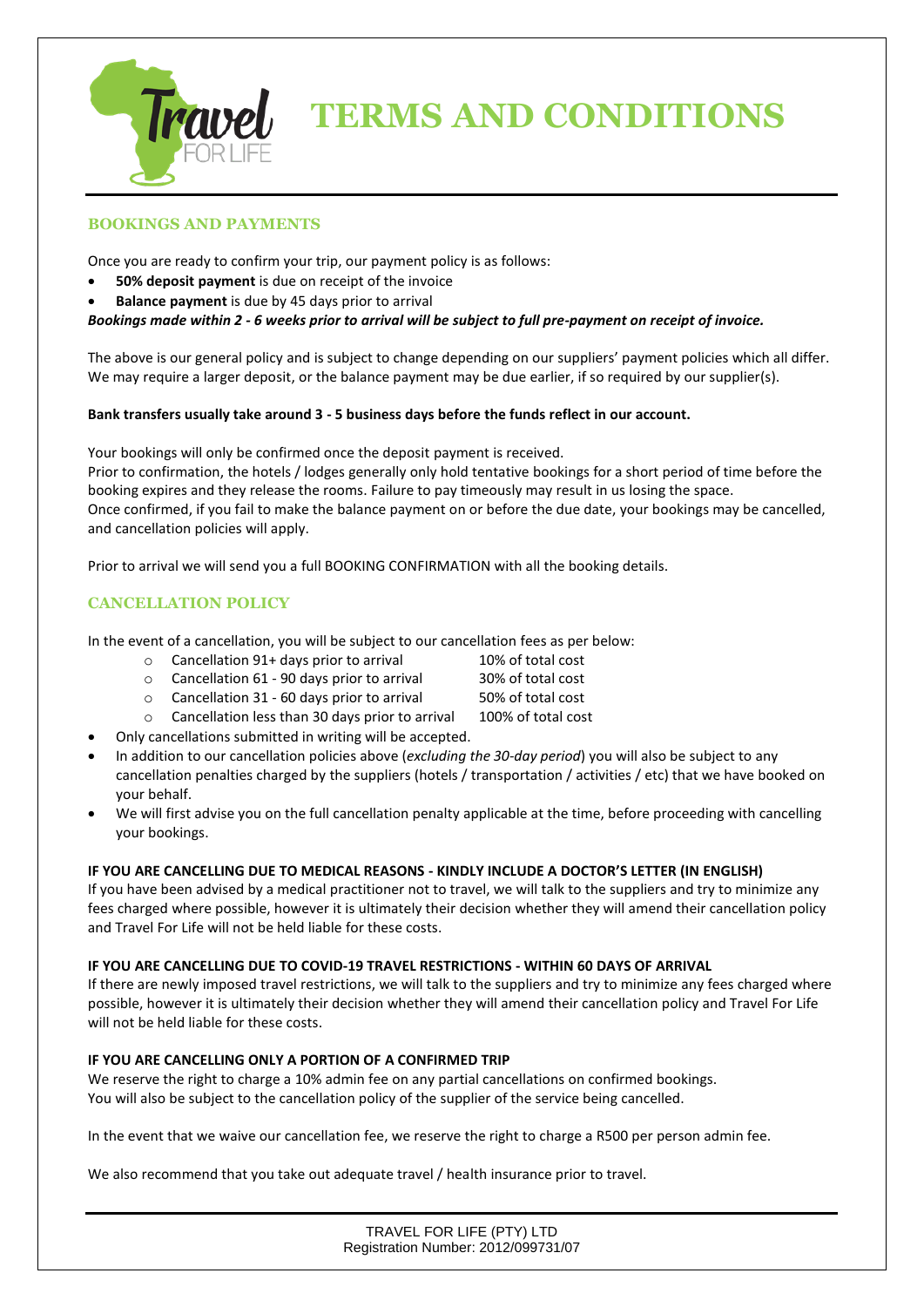

# **TERMS AND CONDITIONS**

#### **PRICE INCREASE**

Quotations, itineraries, invoices and confirmations supplied by Travel For Life may include costs controlled by external factors such as airport taxes, fuel surcharges, road levies, government taxes, etc which are outside of the control of Travel For Life or our suppliers. These costs are therefore subject to change until final payment has been received or in the instance of air travel, until air tickets have been issued.

- Airlines reserve the right to levy additional or increased airport taxes and fuel charges without notice at any stage prior to flight and any such costs increased as a result of an increase effected by the airline will be for your account and shall be payable to Travel For Life or as otherwise instructed by the airlines.
- Road transportation companies such as transfer and car rental companies reserve the right to levy additional charges due to fuel price increases and/or government road levies – without notice – at any stage prior and any such costs increase as a result of an increase effected by the road transportation company will be for your account and shall be payable to Travel For Life or as otherwise instructed by the road transportation company.
- Government/National Bodies, concession owners and other such parties involved in the running of private or public natural parks reserve the right to levy additional or increased park fees - without notice - at any stage prior to arrival and any such costs increased as a result of an increase effected by such parties will be for your account and shall be payable to Travel For Life or as otherwise instructed by such parties.

You agree that should any such costs increase, such an increase will be for your account and shall be payable to Travel For Life or as otherwise instructed by Travel For Life.

#### **FLIGHTS**

We do not by default include flights in our packages. We can gladly recommend suitable flights that will work with your itinerary - you can book these directly with the airline(s) or via a travel agency.

#### **On request we can book your domestic flights at a surcharge of ZAR 500.00**.

We only book domestic flights as part of an itinerary that includes accommodation - we can't assist only with flight bookings. We don't book international flights.

We generally recommend however that you book all your flights together on one ticket, especially connecting flights.

#### **If we are booking your domestic flights, we require the following:**

- Completed booking form
- A copy of all passengers' passports
- International flight details
- Deposit payment (*we will include the cost of your flights in the deposit payment due*)

Flights will only be purchased once we have received the above documents and the payment reflects in our account.

Travel For Life accepts no responsibility for changes in flight prices / flight availability due to delay in receipt of any of the above. Any changes in the prices will be added to your balance invoice.

*Travel For Life accepts no responsibility for incorrect bookings as a result of incorrect information provided. It is your responsibility to advise us of any errors/changes in respect of your flight details supplied to us, as we use these details for further arrangements such as transfers, etc.* 

> TRAVEL FOR LIFE (PTY) LTD Registration Number: 2012/099731/07